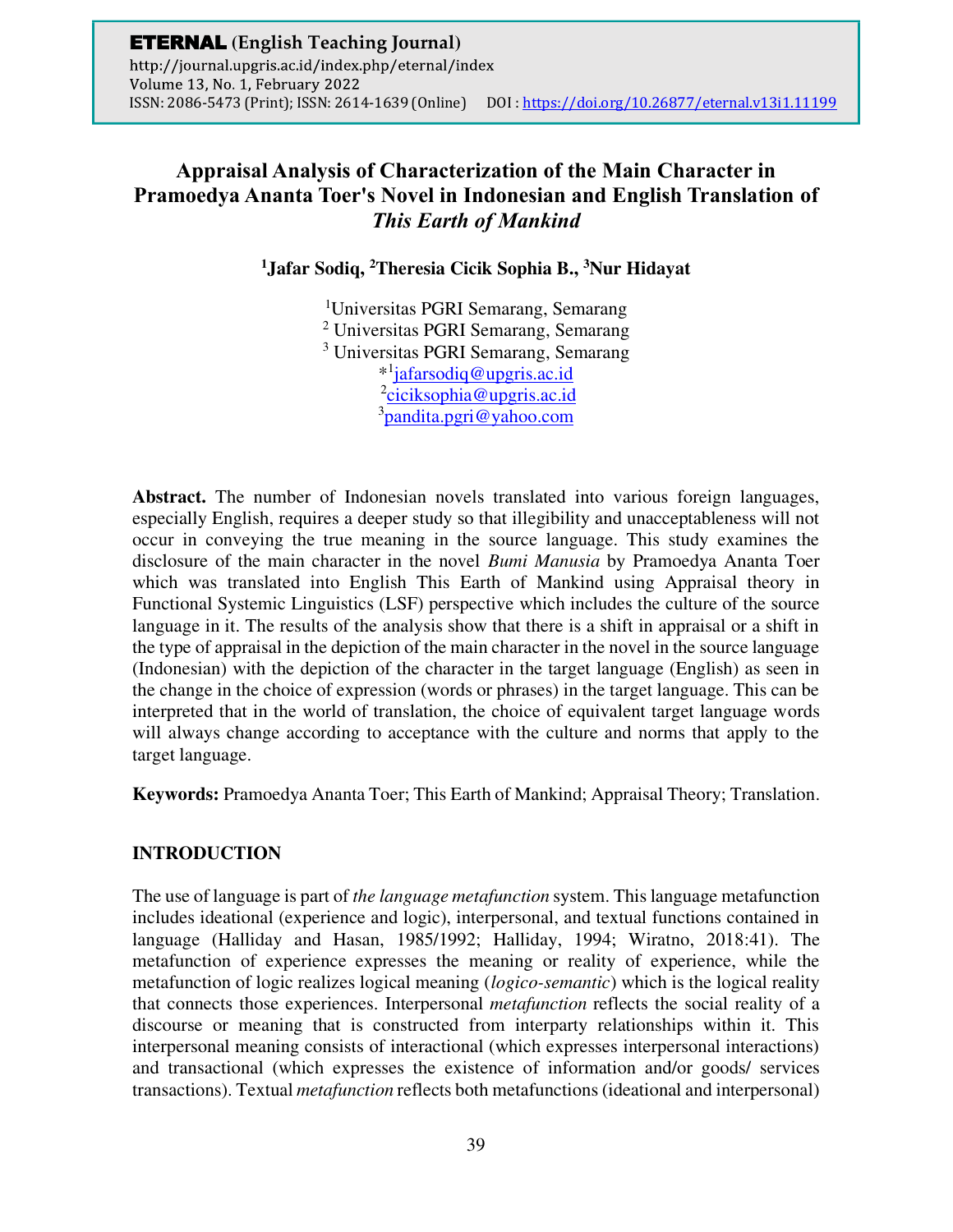into symbols. The linguistic theory developed by Halliday is commonly referred to as Functional Systemic Linguistics (LSF).

Halliday's theory of interpersonal meaning was developed by Martin (2007  $&$  Rose). They both developed *interpersonal meaning* with a theory based on an assessment he named Appraisal theory. This theory deals with evaluation: the types of attitudes negotiated in the text, the power of feelings involved and the way those values are sourced, as well as how writers and readers are positioned (Martin &Rose, 2007: 25). Appraisal (Apraisal) is used for negotiating social relationships by telling readers about our feelings (or about our attitudes) toward objects or people. Apraisal theory deals with the concept of evaluation defined as a cover board to express the author's attitude or further about the stance or stance, viewpoint, or feeling about a person's trustworthy entity or statement (Hunston and Thompson, 2003:5). In reality, interpersonal meanings are divided into two categories. The first is concerned with the sort of contact taking place — the type of commodity being exchanged. The second is concerned with how speakers take a stance in their remarks (Susanto, 2018).

Research on the attitudes, feelings and judgments of authors or speakers has been conducted within the framework of discourse analysis or critical discourse analysis. Nevertheless, the analysis of such discourse is more done with psychological theory or approach. The use of functional systemic linguistics (LSF) approaches as an alternative to other approaches in critical discourse analysis (CDA) has offered a study tool based on linguistic theory with linguistic evidence that has standard categories that are more appropriate among the language community or language fields. Furthermore, the use of appraisal theory allows as a comprehensive study to evaluate a text or discourse describing construction as a form of contribution from one specific grammatical source or an entire source of grammar (Hood, 2004:14). Susanto et al., (2019) states that Discourse Markers (DMs) have typically been restricted since they are seen as items that do not contribute to an utterance's truth-conditional meaning or the syntax and semantics of a sentence.

The appraisal analysis framework consists of three subsystems, namely Attitude, Graduation/amplification, and Engagement/Source of Attitude. Attitudes are related to Affect, Judgement and Appreciation. Affect is related to feelings, including emotional reactions. Assessment is related to behavior. Appreciation is the evaluation / assessment / appreciation of objects (Martin and White, 2005; Martin & Rose, 2007: 26). Engagement or source of Attitudes is related to the Source of Attitude or the origin of the Attitude. Graduation or Amplification is the classification of feelings that are strengthened or obscured by the phenomenon that occurs (Martin and White, 2005: 35). Through this Appraisal theory, one can know the expression of emotions or opinions, or the assessment of everything from the other party of written and speech discourse. With appraisal, one can provide text evaluations from both positive and negative points of view (Martin, 2000; Martin and Rose, 2007; Hood, 2004; Hood and Martin, 2005; Martin and White, 2005).

This research aims to analyze the attitude of the author in describing the main character in the novel Human Earth which is translated into English *This Earth of Mankind*. In addition, this study also analyzed the categories of Attitude Sources found in the novel. Thus, the analysis of the text was carried out on two categories of appraisal namely Attitude and Source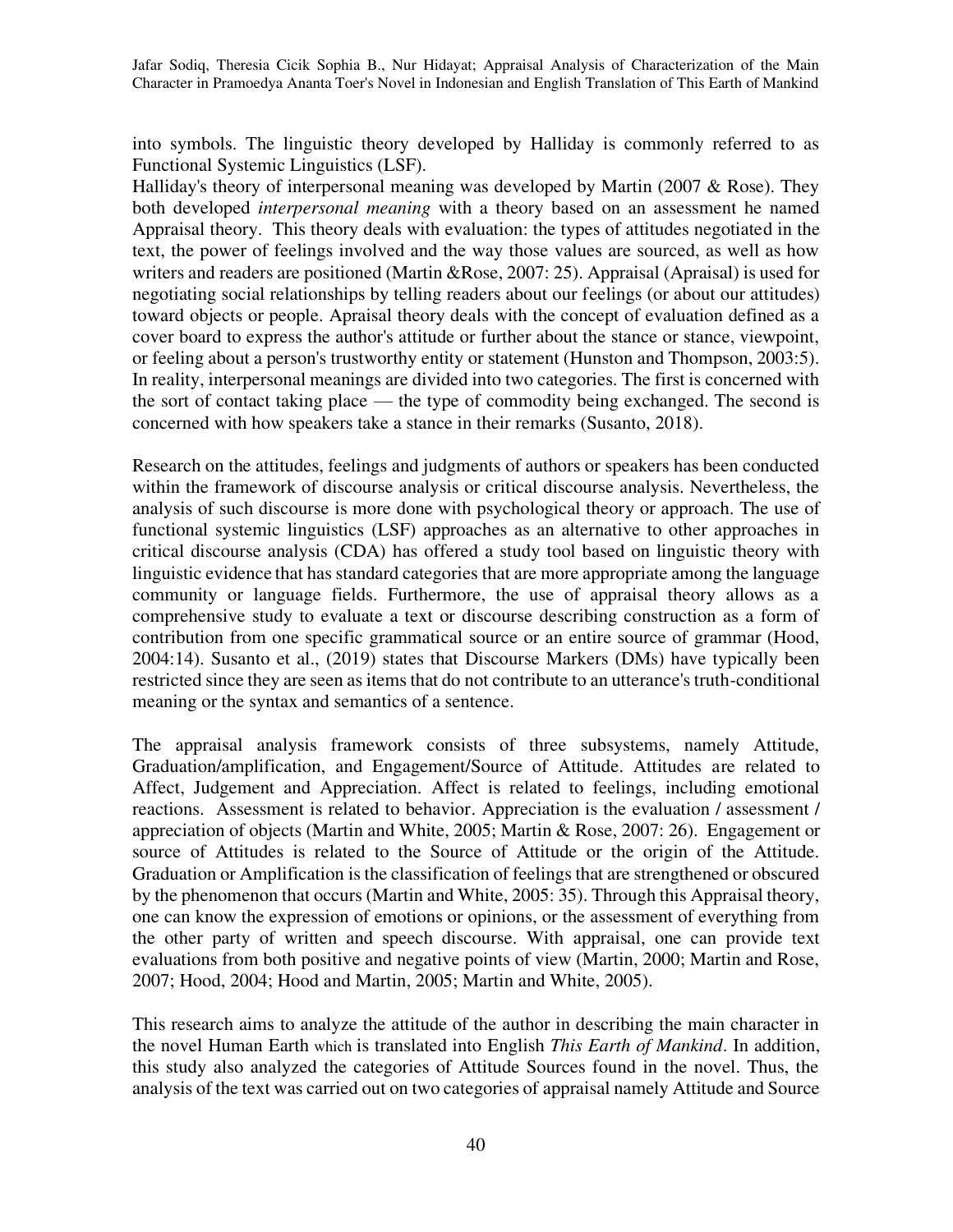of Attitude. The selection of the two categories is carried out with the view that both aspects can already be used as indicators of the attitudes and feelings and assessment of the author of the main character in the novel. Analysis of the attitude of the author in the novel that will show the form of attitude or feeling, while the source of the attitude will inform the origin of the attitude shown by the author in the text.

Research on appraisal and texts has been conducted by several researchers, such as research conducted by Dong (2005), Pascual and Unger (2010), Isaac (2012), Soepriatmadji (2012), Khoo, Nourbakhsh, and Na (2012), Santosa, Priyanto, and Nuraeni (2014), Chusna and Wahyudi (2015), Fuoli (2015), and Bartley and Benitez-Castro (2016). However, of these studies only a few of those studies chose their research sources in print media. They are Soepriatmadji (2012), Santosa, Priyanto, and Nuraeni (2014), as well as Bartley and Benitez-Castro (2016). Research on the novel *Bumi Manusia* has been conducted to examine character education in the novel using the approach of Functional Systemic Linguistics (LSF) especially Halliday's register theory (Rahmi, 2016).

Based on the above discussion, research that bases appraisal studies on literary works especially phenomenal novels has not been done. Indeed, the studies conducted above vary the sources analyzed, however, not yet among those who examine using appraisal theory that compares the source language text (SL) with the translation work as text in the target language (TL). In addition, it is also necessary to examine the accuracy of the translator in diverting the message of attitude, feeling and judgment towards the main character in the SL text with the message of attitude, judgment and feeling in the TL.

Research on the literary work of the popular novel *Bumi Manusia* by Pramoedya Ananta Toer which was translated into English *This Earth of Mankind* by Maxwell Lane (Australian author) was done because this novel has attracted the attention of many people, namely literary critics, socio-political writers, even lay readers, not only in Indonesia but also in foreign countries. It is evident that the novel has been translated into 33 languages in the world.

This research covers two fields of study at once, namely linguistic research in the field of discourse (discourse analysis) and research in the field of translation science. Appraisal in the translation of Indonesian as the source language (SL) into English as the target language (TL) has not been widely done. In addition, the use of translation studies in appraisal analysis of the novel's literary works will also involve assessing the quality of translation from the aspect of accuracy. That is, the quality of the translation of attitudes, feelings and judgments and how the gradation of the author's attitudes, feelings and judgments in the SL text into the TL text, especially in terms of accuracy needs to be done.

# **METHOD**

### *Research objectives*

The aim of the study was to compare the characterization of the main character in Pramoedya Ananta Toer's novel *Bumi Manusia* in Indonesian version with the English translation version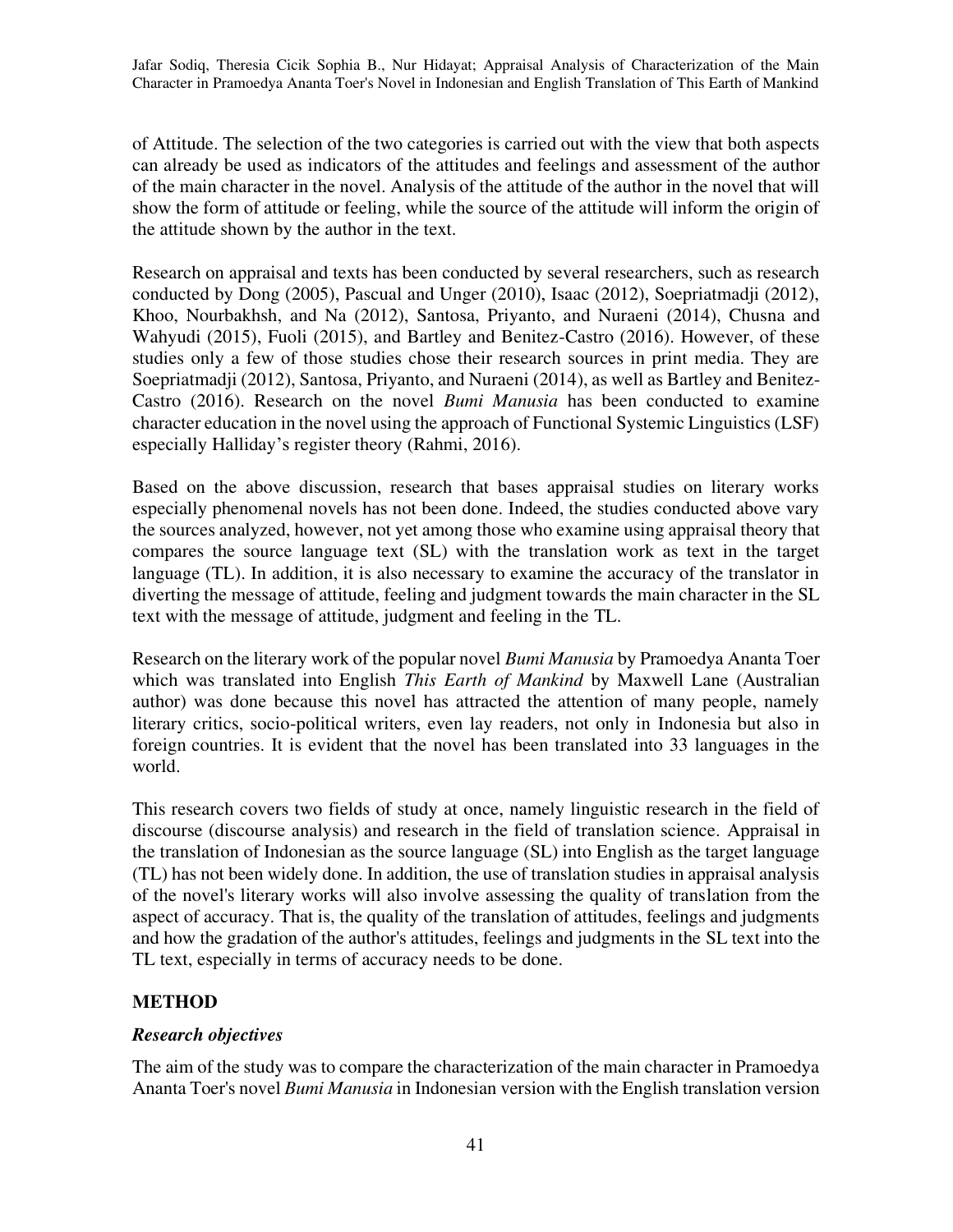*of This Earth of Mankind* by Maxwell Lane to examine the degree of accuracy in the translation of attitudes and their gradations from the source language.

The research questions that must be answered with this study are:

- 1. How to describe the main character in the novel *Bumi Manusia* as a source language text (SL) using Appraisal theory?
- 2. How to describe the main character in the novel This Earth of Mankind as a translated text in English as a target language (TL) using Appraisal theory?

# *Research Methods*

The research design should be relevant to the study problem (Lestari  $&$  Susanto, 2017). The research methods used in this research included (1) types of research, (2) time and place of research, (3) data and data sources, (4) snippet techniques, (5) methods and techniques of providing data, (6) methods and techniques of data analysis (7), presentation of data analysis results.

# **1. Types of the Research**

This research is a qualitative descriptive in the form of discourse analysis with a Functional Systemic Linguistics approach and research in the field of translation by examining the quality of translation, especially aspects of accuracy to the text in the novel *Human Earth and This Earth of Mankind.* It is classified as qualitative research since it deals with data connected to ideas, and the data analysis use numerical data in tables and pie charts (Susanto, Bharati, et al., 2019). This research is a qualitative study because it seeks to describe social symptoms or phenomena with sentences in everyday language in addition to using numbers to help explain the social characteristics contained in them (Miles and Huberman, 1994: Sutopo, 2006; Santosa, 2010: 97-107; Moleong, 2012; Creswell, 2013:261).

# **2. Time and Place of the Research**

The amount of time in qualitative research is unlimited in the sense that its implementation can be at any time. This means that research can be done at any time without any time restrictions. Nevertheless, for administrative purposes, the research is expected to be completed within three (3) months.

The research site must meet the main elements of the research site i.e., the place or *setting*, actors or participants, events or events (Spradley, 1980; Santosa, 2017). The location of this research is contained in the book of the novel *Earth Man* which is the text of the source language (SL) and the novel book *This Earth of Mankind* which is a translation text in English  $(TL)$ .

# **3. Data and Source of Data**

These research data are words, phrases or clauses that indicate or represent the attitudes, judgments, and feelings of the author and his or her gradation in the text as a Indonesian as the source language (SL) of the novel *Bumi Manusia* and the words, phrases or clauses in the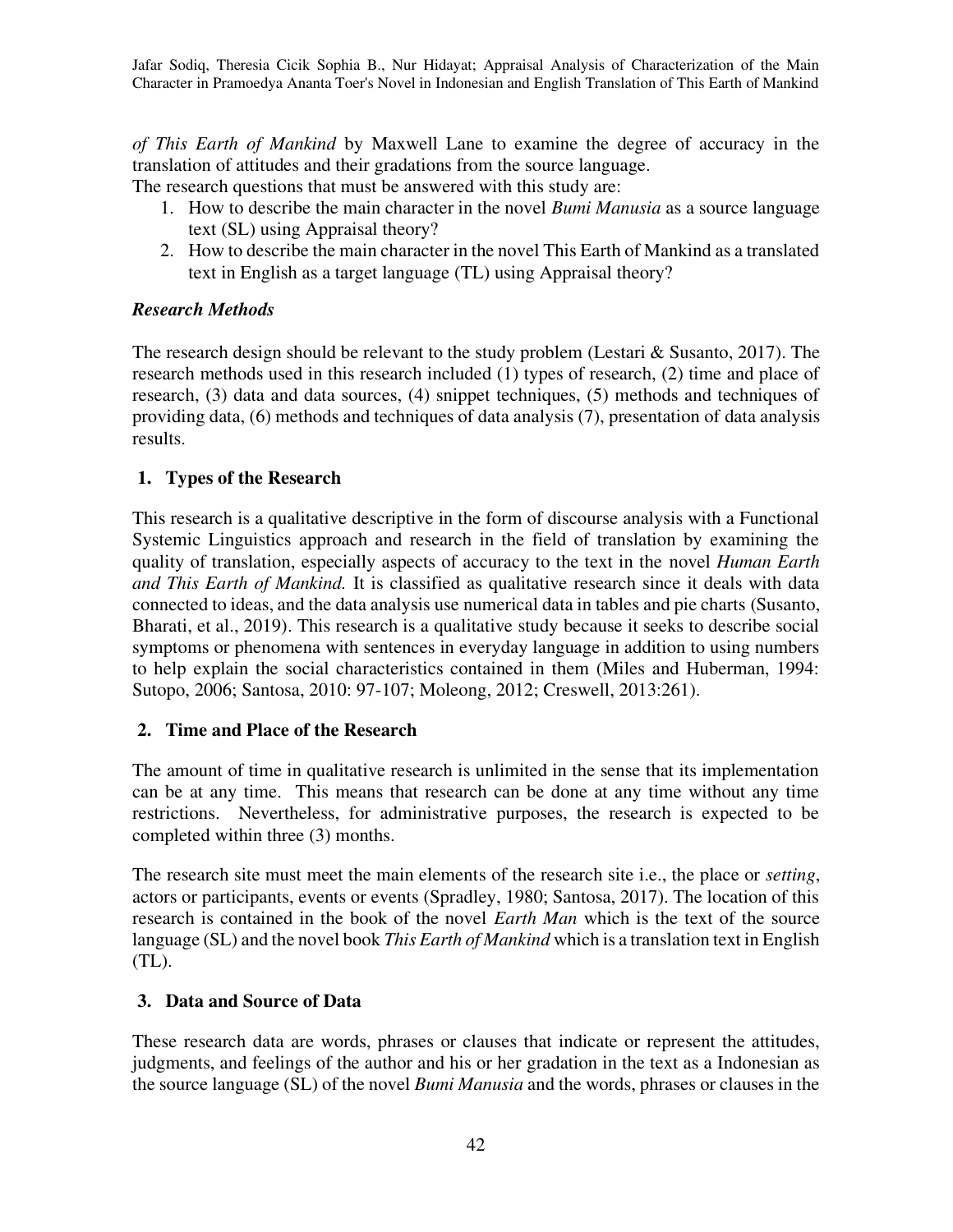text that indicate or represent the attitudes, judgments, and feelings of the author and his or her gradation in translation in English as the target language (TL) in the novel *This Earth of Mankind* by Maxwell Lane.

# **4. Data Sampling**

The determination of data samples in this study was done by taking all the data in the form of words, phrases and clauses contained in all the texts scattered throughout the chapters in the novel *Bumi Manusia* and the novel translation *of This Earth of Mankind*.

# **5. Data Validity**

In this study used data triangulations or data sources. Triangulation of this data source is the collection of data from a variety of different sources with different methods. The use of different informants is expected to be required to obtain the necessary information. A research informant is someone who has information about the object of the research (Sugiyono, 2010).

Informant is a person who is interviewed or provides information about the ins and outs of the problems needed in the discussion. This discussion was conducted in *Focus Group Discussion* (FGD) by inviting figures or experts both in the field of literary works, especially novels and experts in the field of linguistics, especially discourse analysis with the approach of Functional Systemic Linguistics (LSF).

# **6. Data Analysis**

In qualitative research, the next step after the provision of research data, is data analysis. This data analysis can be done while collecting data (Santosa, 2017). Spradely (1980) suggested steps into this type of content analysis research*.* The content analysis research steps are four, namely *domain*, *taxonomic*, *componential analysis*, and *cultural values*. The following is a research plot adapted from Spradely (1980).



In addition, analysis of the quality of translation is also carried out especially in the aspect of accuracy by using theories developed by Nababan et al. namely by comparing information or meaning of words, phrases and clauses in the SL text with information or meaning of words, phrases and clauses in the TL text. Translation accuracy is obtained using translation accuracy assessment instruments as shown in the table as follows.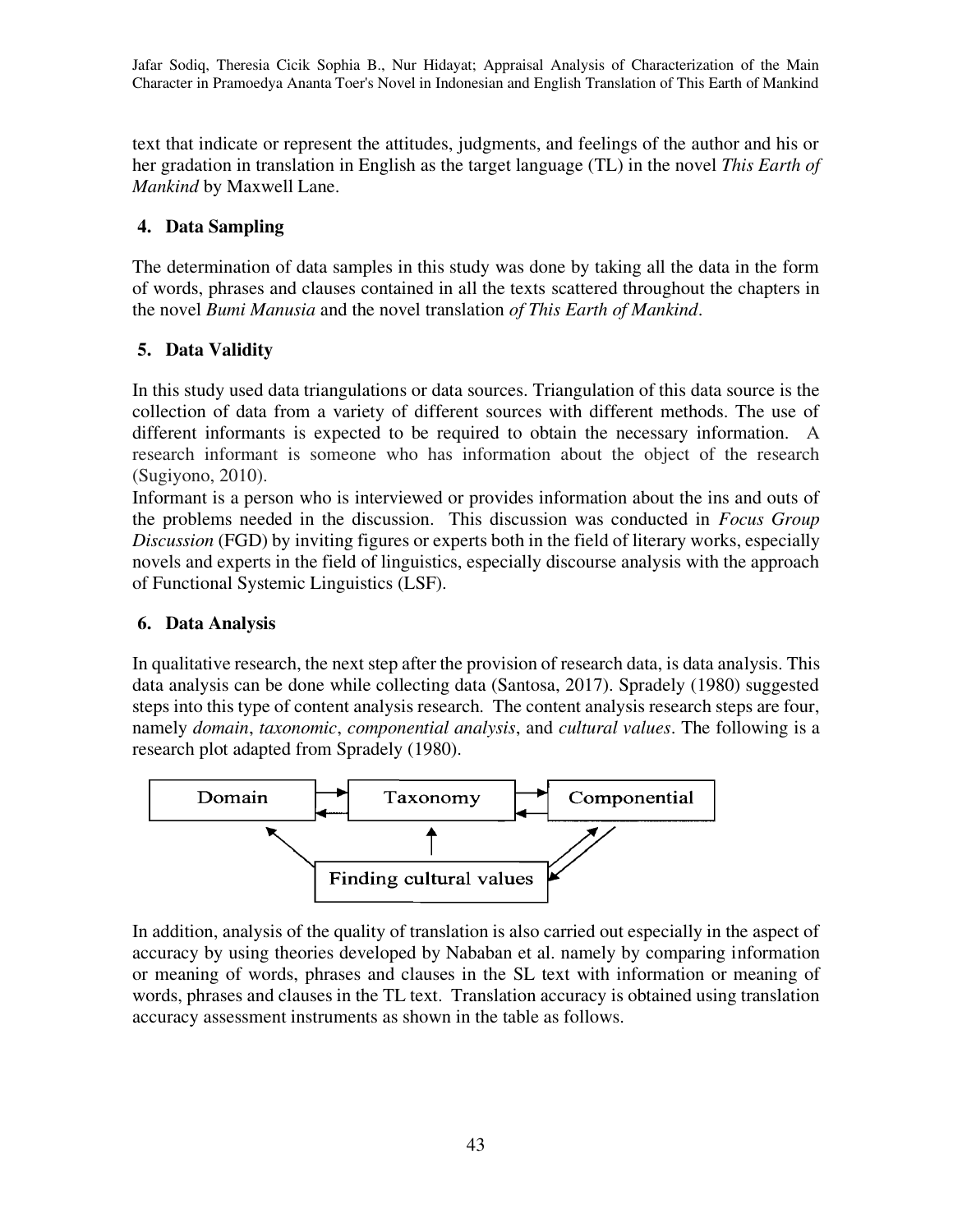| <b>Translation</b>                                                                                                                                                                                                                                                                                                                                | <b>Scale</b>                | <b>Qualitative Parameters</b>                                                                                                                                                                                                                                                                                                                                      |
|---------------------------------------------------------------------------------------------------------------------------------------------------------------------------------------------------------------------------------------------------------------------------------------------------------------------------------------------------|-----------------------------|--------------------------------------------------------------------------------------------------------------------------------------------------------------------------------------------------------------------------------------------------------------------------------------------------------------------------------------------------------------------|
| Category                                                                                                                                                                                                                                                                                                                                          |                             |                                                                                                                                                                                                                                                                                                                                                                    |
| <b>Accuracy</b>                                                                                                                                                                                                                                                                                                                                   | 3                           | The meaning of the word, technical term, phrase, clause, sentence                                                                                                                                                                                                                                                                                                  |
|                                                                                                                                                                                                                                                                                                                                                   |                             | or text of the source language is accurately transferred into the                                                                                                                                                                                                                                                                                                  |
|                                                                                                                                                                                                                                                                                                                                                   |                             | target language; there is absolutely no distortion of meaning.                                                                                                                                                                                                                                                                                                     |
| Less accurate                                                                                                                                                                                                                                                                                                                                     | $\mathcal{D}_{\mathcal{L}}$ | Most of the meanings of words, technical terms, phrases, clauses,<br>sentences or text of the source language have been accurately<br>transferred into the target language. But there is still a distortion of<br>meaning or translation of double meaning (nota) or there is a<br>meaning that is omitted, which interferes with the wholeness of the<br>message. |
| <b>Not accurate</b>                                                                                                                                                                                                                                                                                                                               |                             | The meaning of the word, technical term, phrase, clause, sentence<br>or text of the source language is inaccurately transferred into the<br>target language or omitted.                                                                                                                                                                                            |
| $\sim$ $\sim$ $\sim$ $\sim$<br>$\sqrt{2}$ $\sqrt{2}$ $\sqrt{2}$ $\sqrt{2}$ $\sqrt{2}$ $\sqrt{2}$ $\sqrt{2}$ $\sqrt{2}$ $\sqrt{2}$ $\sqrt{2}$ $\sqrt{2}$ $\sqrt{2}$ $\sqrt{2}$ $\sqrt{2}$ $\sqrt{2}$ $\sqrt{2}$ $\sqrt{2}$ $\sqrt{2}$ $\sqrt{2}$ $\sqrt{2}$ $\sqrt{2}$ $\sqrt{2}$ $\sqrt{2}$ $\sqrt{2}$ $\sqrt{2}$ $\sqrt{2}$ $\sqrt{2}$ $\sqrt{2$ |                             |                                                                                                                                                                                                                                                                                                                                                                    |

| Table 1. Translation Accuracy Assessment Instrument |  |
|-----------------------------------------------------|--|
|-----------------------------------------------------|--|

(Nababan, et.al., 2012)

### **7. Data Analysis Procedure**

After the data is collected, identification is carried out in several groups in accordance with existing criteria. Then the data analysis is carried out with the following procedures:

a. Domain analysis

Domain analysis is done to find out the data structure to be analyzed. In domain analysis, data is sorted according to the type of data as described by experts in qualitative research. **Table 2.** Domain Analysis

| Attitude |                                                    | Graduation | Source of Quality |          | ОŤ |
|----------|----------------------------------------------------|------------|-------------------|----------|----|
|          | Affect   Evaluation   Appreciation   Force   Focus |            | Attitude          | Accuracy |    |
|          |                                                    |            |                   |          |    |
|          |                                                    |            |                   |          |    |
|          |                                                    |            |                   |          |    |

b. Taxonomic Analysis

**Table 3.** Taxonomic Analysis

| Appraising      |        | Attitude                 |     |                          |                          |              | Graduation |       | Source   | of       |
|-----------------|--------|--------------------------|-----|--------------------------|--------------------------|--------------|------------|-------|----------|----------|
| items           |        |                          |     |                          |                          |              |            |       | Attitude |          |
| Data            | Affect |                          |     | Evaluation               |                          | Appreciation | Force      | Focus | mon      | heter    |
| (words/phrases/ |        |                          |     |                          |                          |              |            |       | $\Omega$ | $\Omega$ |
| clauses)        | $^{+}$ | $\overline{\phantom{a}}$ | $+$ |                          | $^{+}$                   | ( –          |            |       |          |          |
|                 |        |                          | v   | $\overline{\phantom{0}}$ | $\overline{\phantom{0}}$ |              |            |       |          |          |
|                 |        | v                        |     |                          |                          |              |            |       |          |          |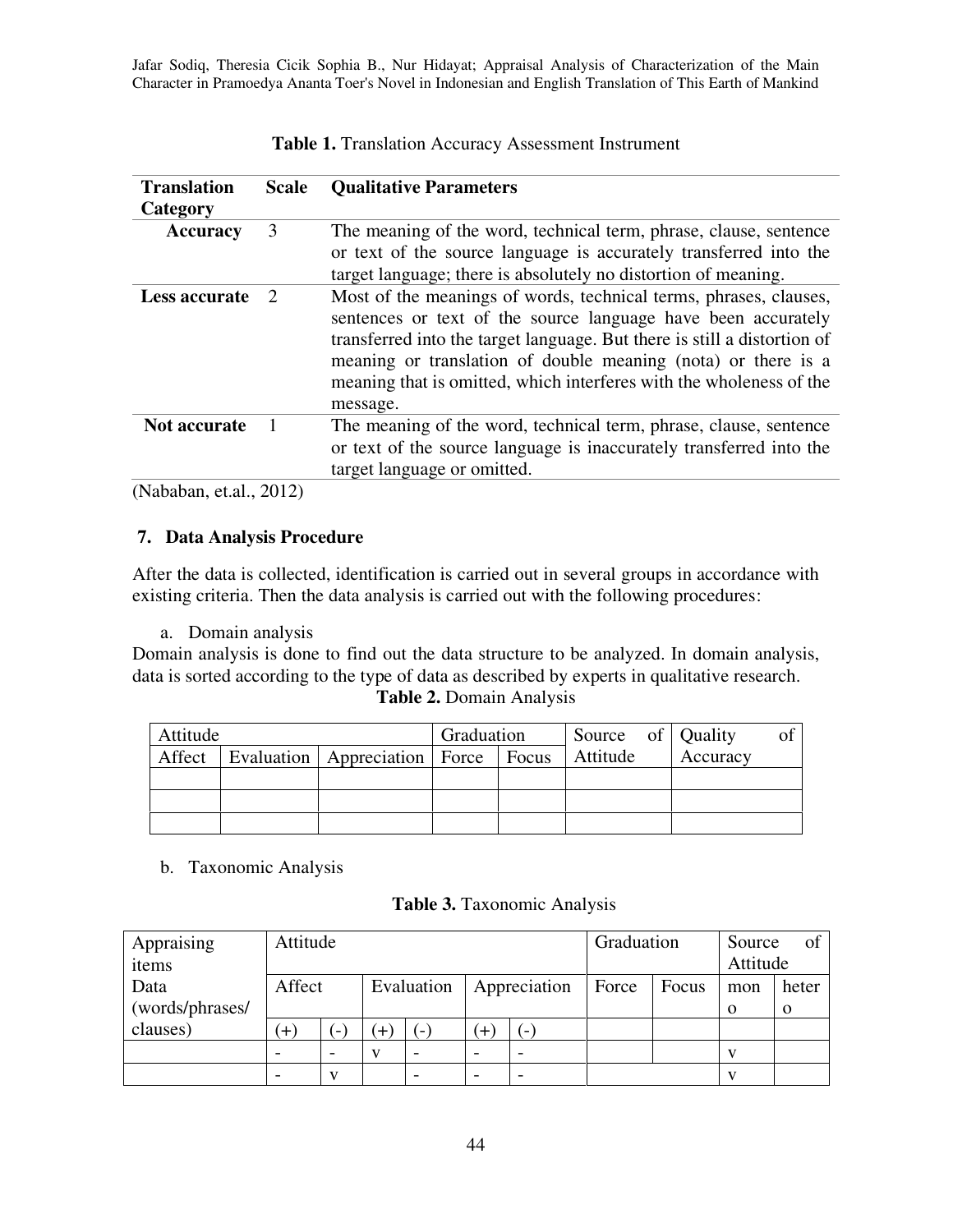# **FINDINGS AND DISCUSSION**  *Findings*

This research aims to describe the main character in the novel Human Earth as a source language text (SL) using Appraisal theory, to describe the main character in the novel *This Earth of Mankind* as a translated text in English as a target language (TL) using Appraisal theory.

Linguistic data in the form of appraisal Source language is obtained through novel analysis from chapter 1 to chapter 15. Furthermore, continued the classification of appraisal types according to Martin (2007 & Rose). In addition, novel analysis is also done to obtain data on the source language and the target language to be compared to each other. Here are the results of appraisal classification of Source language and Target language:

## **1. Attitude (SL)**

| Affect      |            |           |            |           |            |           |            |
|-------------|------------|-----------|------------|-----------|------------|-----------|------------|
| Positive    |            |           |            |           |            | Negative  |            |
|             | Direct     | Implied   |            | Direct    |            | Implied   |            |
| . Emotional | Physical   | Emotional | Physical   | Emotional | Physical   | Emotional | Physical   |
| state       | expression | state     | expression | state     | expression | state     | expression |
|             |            |           |            |           |            |           |            |

### **Figure 1. Attitude (SL)**

| Judgement              |                              |              |  |  |
|------------------------|------------------------------|--------------|--|--|
| Positive social esteem | ve social esteem<br>vegativ. | 50018<br>10n |  |  |
|                        |                              |              |  |  |

| ۰         |  |  |  |
|-----------|--|--|--|
| -us.<br>÷ |  |  |  |
| --        |  |  |  |

# **2. Attitude (TL)**

### **Figure 2. Attitude (TL)**

| Affect   |           |          |           |          |           |          |           |
|----------|-----------|----------|-----------|----------|-----------|----------|-----------|
|          |           | Positive |           |          |           | Negative |           |
|          | Direct    | Implied  |           | Direct   |           | Implied  |           |
| Emotiona | Physical  | Emotiona | Physical  | Emotiona | Physical  | Emotiona | Physical  |
| l state  | expressio | 1 state  | expressio | 1 state  | expressio | 1 state  | expressio |
|          | n         |          | n         |          |           |          | n         |
|          |           |          |           |          |           |          |           |

| Judgement              |                        |                 |  |  |
|------------------------|------------------------|-----------------|--|--|
| Positive social esteem | Negative social esteem | Social<br>'tıon |  |  |
|                        |                        |                 |  |  |

| <b>COMPOS</b> |  |  |  |
|---------------|--|--|--|
|               |  |  |  |
|               |  |  |  |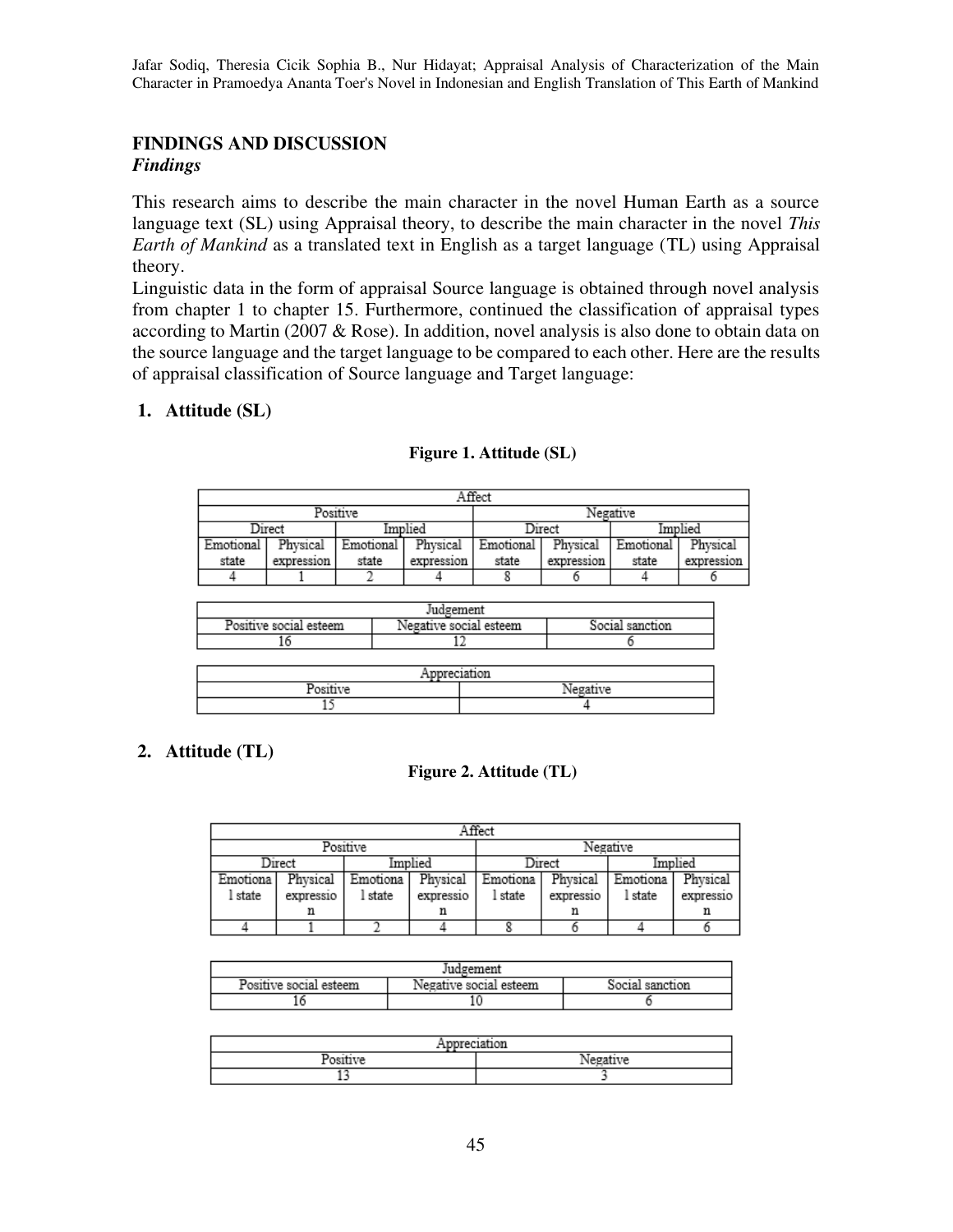# **3. Graduation (SL)**

## **Figure 3. Graduation (SL)**

| Force       |  |                                      |          |          |  |
|-------------|--|--------------------------------------|----------|----------|--|
| Strong      |  | Weak intensifier   Attitudinal lexis | Metaphor | Swearing |  |
| intensifier |  |                                      |          |          |  |
|             |  |                                      |          |          |  |

| <b>TTP</b><br>'or<br>w   | <b>TTP</b><br>$-$        |  |  |  |
|--------------------------|--------------------------|--|--|--|
| $\overline{\phantom{a}}$ | $\overline{\phantom{a}}$ |  |  |  |

# **4. Graduation (TL)**

### **Figure 4. Graduation (TL)**

| Force       |                          |                                      |          |          |
|-------------|--------------------------|--------------------------------------|----------|----------|
| Strong      |                          | Weak intensifier   Attitudinal lexis | Metaphor | Swearing |
| intensifier |                          |                                      |          |          |
|             | $\overline{\phantom{a}}$ |                                      |          |          |

| <b>TTP</b><br>$-$<br>231 | TT<br>sм                 |  |
|--------------------------|--------------------------|--|
| $\overline{\phantom{a}}$ | $\overline{\phantom{0}}$ |  |

### *Discussion*

Based on appraisal data from the source language and the target language obtained from *the novel The Earth of Mankind,* it has been calculated into pie diagrams according to the classification of each type of appraisal found. First, *affect* (*attitude*) in the source language and target language, namely *positive direct emotional state, positive direct physical expression affect, positive implied emotional state affect, positive implied physical expression affect, negative direct emotional state affect, negative direct physical expression affect, negative implied emotional state affect,* and *negative implied physical expression affect*  which can be presented as follows:

# **1. Attitude/Affect (SL)**

### **Table 4.** Attitude/Affect (SL)

|              | No Attitude/Affect (SL)                    |  |
|--------------|--------------------------------------------|--|
| $\mathbf{1}$ | Positive direct emotional state affect     |  |
|              | Positive direct physical expression affect |  |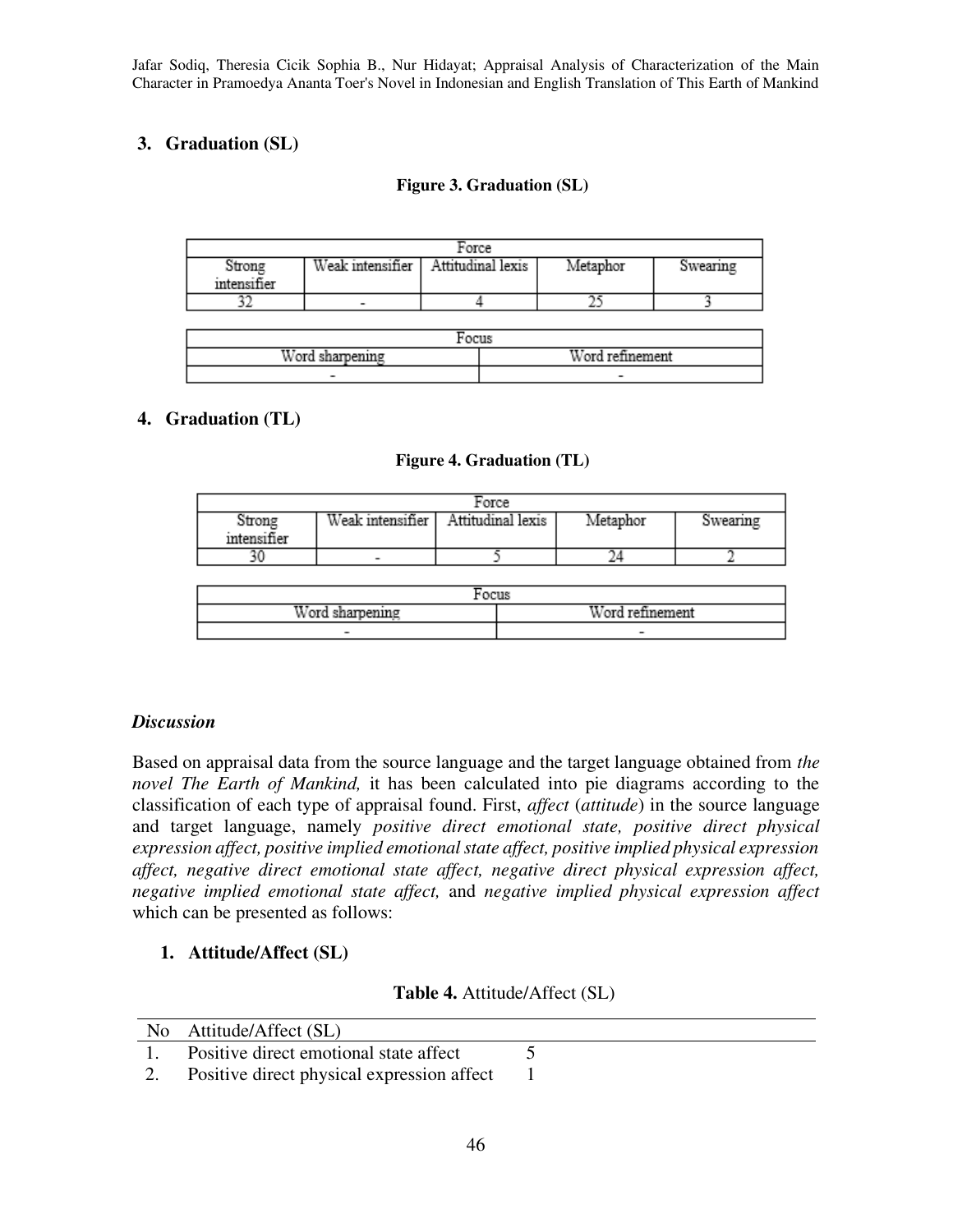- 3. Positive implied emotional state affect 2
- 4. Positive implied physical expression affect 3
- 5. Negative direct emotional state affect 9
- 6. Negative direct physical expression affect 4
- 7. Negative implied emotional state affect 4
- 8. Negative implied physical expression affect 5



**Figure 5.** Attitude/Affect (SL)

### **2. Attitude/Affect (TL)**

#### **Table 5.** Attitude/Affect (TL)

| N <sub>0</sub> | Attitude/Affect (TL)                        |                |
|----------------|---------------------------------------------|----------------|
|                | Positive direct emotional state affect      |                |
| 2.             | Positive direct physical expression affect  |                |
| 3.             | Positive implied emotional state affect     |                |
| 4.             | Positive implied physical expression affect | $\overline{4}$ |
| 5.             | Negative direct emotional state affect      | 8              |
| 6.             | Negative direct physical expression affect  | 6              |
| 7.             | Negative implied emotional state affect     | 4              |
| 8.             | Negative implied physical expression        |                |
|                | affect                                      |                |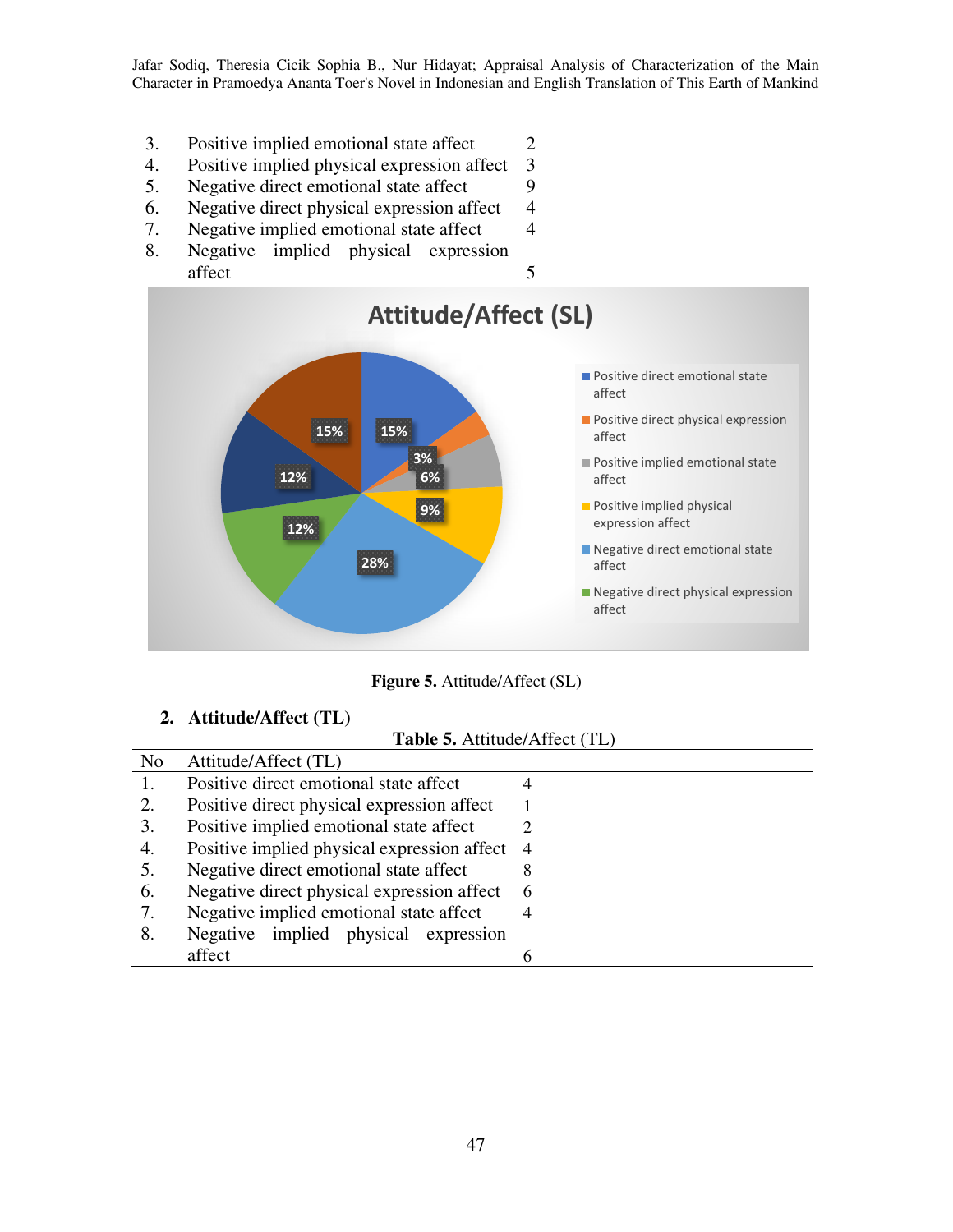

**Figure 6.** Attitude/Affect (TL)

Based on the calculation data above, *the positive direct emotional state* found in the source language reached the highest percentage of 28% and the lowest in *positive direct physical expression affect* which is 3%. On the other hand, in the target language there is a decrease in *positive direct emotional state,* which is 23%, but *positive direct physical expression affect* is still static. This suggests that in the depiction of a character in the target language there is *a shift,* as in the clause, "just because it pleases me to believe it" becomes "but because it **pleased** me, I decided to believe him". The word 'pleasant' falls into the category *of positive direct emotional state affect (attitude),* but turns passive in the word *'pleased'* which belongs to the category *attitudinal lexis (graduation).* 

# **3. Attitude/judgement (SL)**

**Table 6.** Attitude/Judgement (SL)

| No. | Attitude/Judgement (SL) |  |
|-----|-------------------------|--|
|     | Positive social esteem  |  |
|     | Negative social esteem  |  |
|     | Social sanction         |  |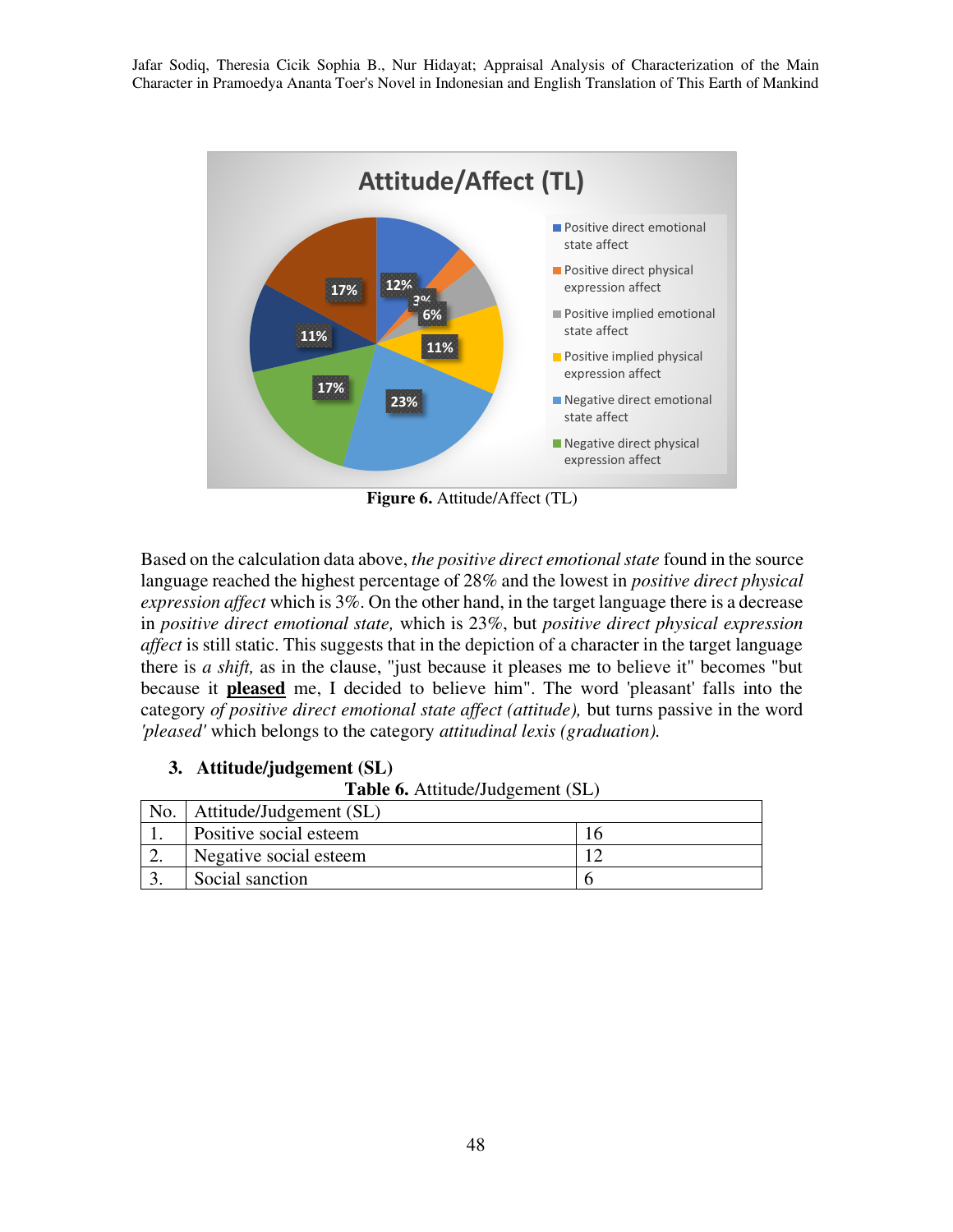

 **Figure 7.** Attitude/Judgement (TL)

# **4. Attitude/judgement (TL)**

**Table 7.** Attitude/Judgement (TL)



**Figure 8**. Attitude/Judgement (TL)

Based on the calculation data above, *positive social esteem judgement (attitude)* found in the source language reached the highest percentage of 47% and the lowest in *social sanction*  which is 18%. On the other hand, in the target language there is an increase in *positive social*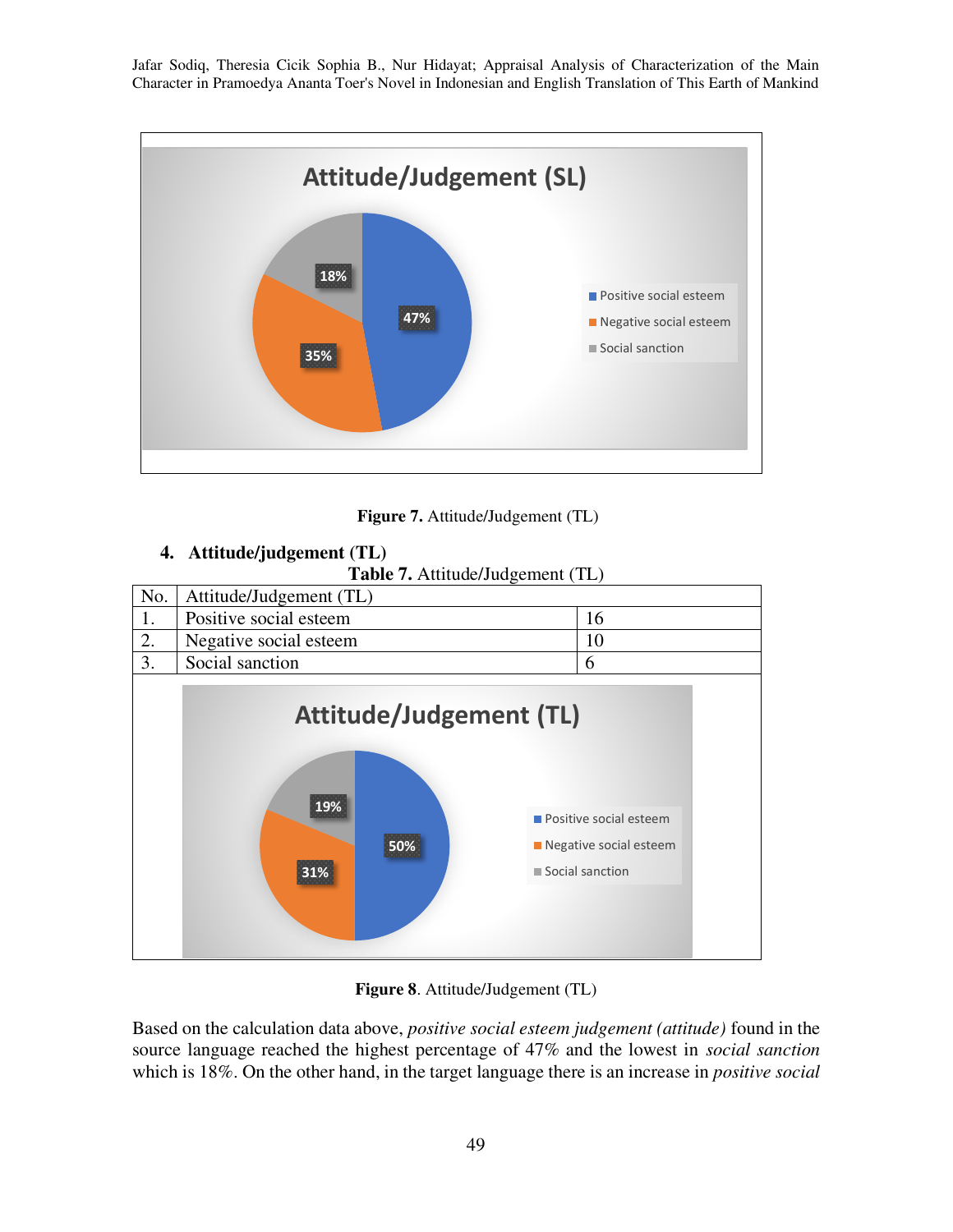*esteem judgement,* which is 50%, and *social sanction to 19%*. This suggests that in the depiction of a character in the target language there is a *shift,* as in the clause, "not yet need to **properly** show yourself in front of the eyes of others" to "I don't yet really **need** to reveal who I am before the eyes of others". The word 'right' belongs to the category *of positive social esteem judgement (attitude),* but changed to *'need'* which is included in the category *of strong intensifier force (graduation).* 

# **5. Attitude/appreciation (SL)**

**Table 8.** Attitude/Appreciation (SL)

|    | No. Attitude/Appreciation (SL) |  |
|----|--------------------------------|--|
|    | Positive appreciation          |  |
| 2. | Negative appreciation          |  |



**Figure 9.** Attitude/Appreciation (SL)

### **6. Attitude/Appreciation (TL)**

|     | <b>Table 9.</b> Attitude/Appreciation (TL) |  |  |
|-----|--------------------------------------------|--|--|
| No. | Attitude/Appreciation (TL)                 |  |  |
|     | Positive appreciation                      |  |  |
| 2.  | Negative appreciation                      |  |  |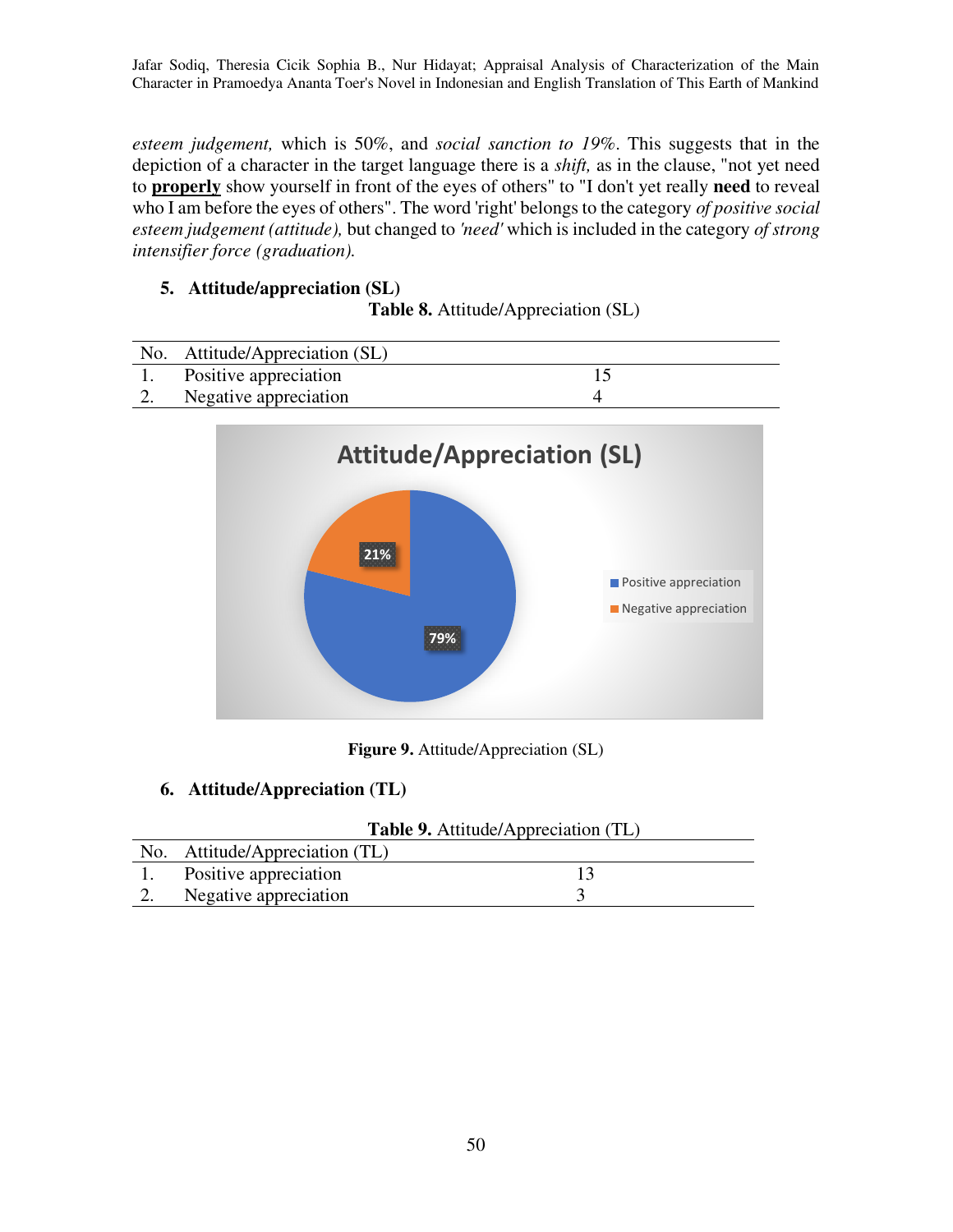

**Figure 10.** Attitude/Appreciation (TL)

Based on the calculation data above, *positive appreciation (attitude)* found in the source language reached the highest percentage of 79% and 21% in negative appreciation. On the other hand, in the target language there is an increase in *positive appreciation,* which is 81%, and *negative appreciation to 19%*. This shows that in the depiction of characters in the target language there is a *shift,* as in the clause, "now **I feel more valuable** in the middle of Surabaya traffic on a luxurious *bendi*" to "I now **felt like a man of real substance** as I sat in my luxury buggy in the middle of Surabaya's traffic". The clause 'I feel more valuable' falls into the category *of positive appreciation (attitude),* but changed to *'felt like a man of real substance'* which is included in the *metaphoric force (graduation) category.*

### **7. Graduation/Force (SL)**

|  | <b>Table 10.</b> Graduation/Force (SL) |  |
|--|----------------------------------------|--|
|--|----------------------------------------|--|

| No. | Graduation/Force (SL) |    |
|-----|-----------------------|----|
|     | Strong intensifier    | 32 |
|     | Weak intensifier      |    |
|     | Attitudinal lexis     |    |
|     | Metaphor              | 25 |
|     | Swearing              |    |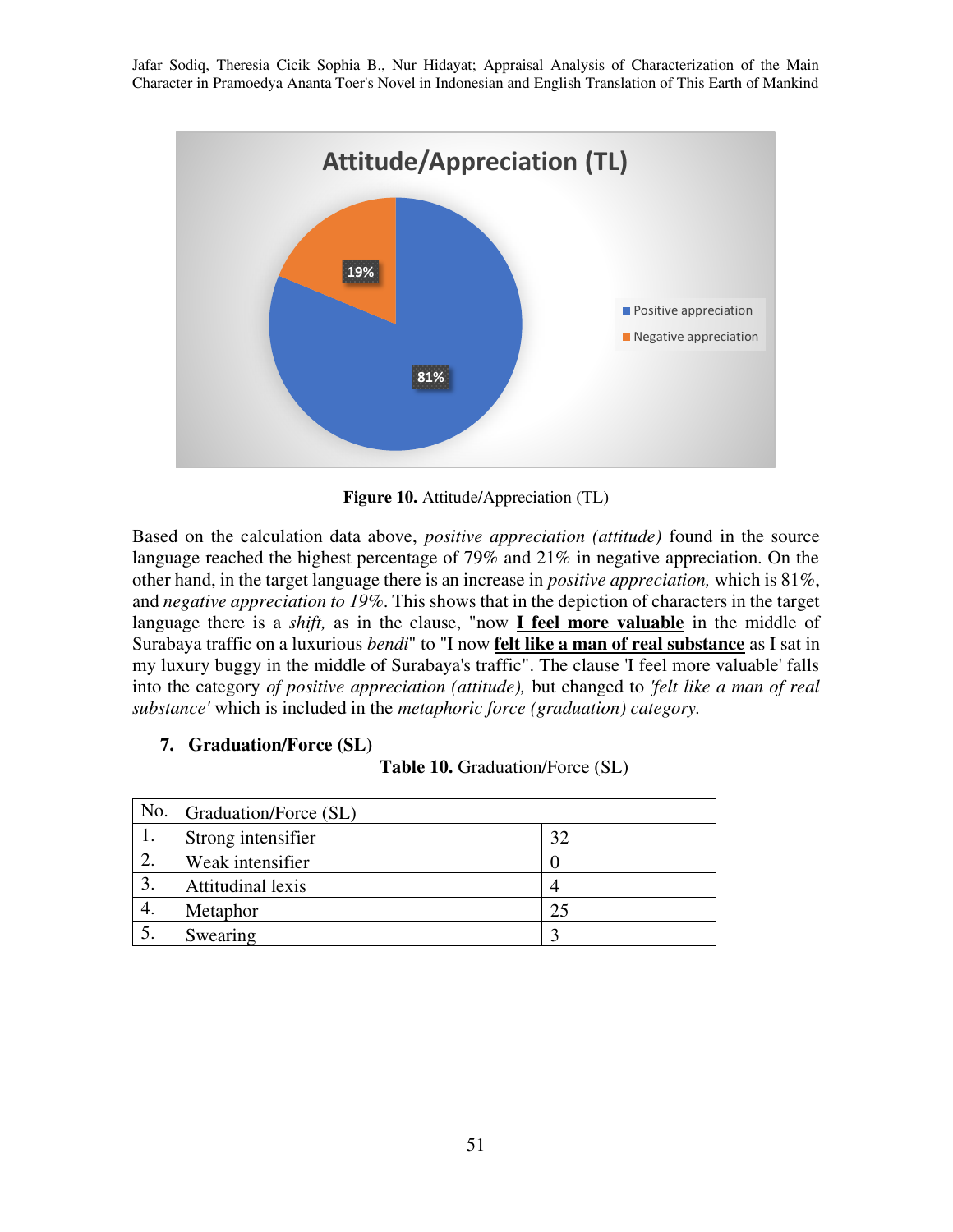

**Figure 11**. Graduation/Force (SL)

|    | Graduation/Force (TL) |    |
|----|-----------------------|----|
| ., | Strong intensifier    | 30 |
|    | Weak intensifier      |    |
| c. | Attitudinal lexis     |    |
| 4. | Metaphor              | 24 |
|    | Swearing              |    |



Figure 12. Graduation/Force (TL)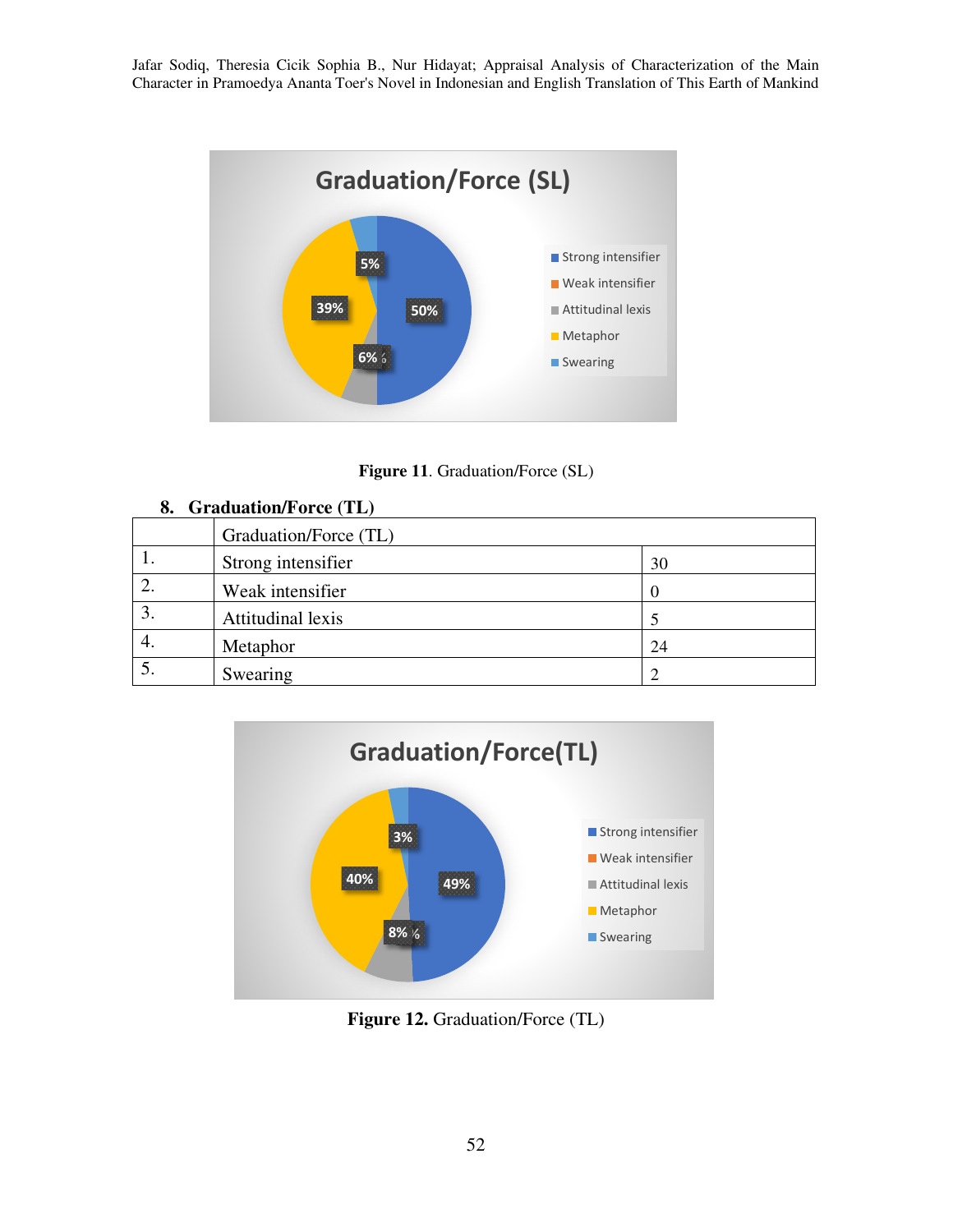Based on the calculation data above, *strong intensifiers* found in the source language reached the highest percentage of 50% and the lowest of those found in *swearing* at 5%. On the other hand, in the target language there is a decrease in *strong intensifier,* which is 49%, but *swearing* is still static. This suggests that in the portrayal of the character in the target language there is a *shift,* as in the clause, "**outrageous** you, *Nyo*, waited so long. Anne-lies is so sick of you!" becomes "**you've gone too far**, *Nyo*, we've been waiting and waiting so long for you. Annelies has fallen very ill longing for you!" The word 'outrageous' falls into the category *of swearing (graduation),* but changed to the phrase *'you've gone too far'* which belongs to the category *of strong intensifier force (graduation).* 

#### **CONCLUSION**

This research was conducted with the aim of explaining the results of an analysis of the depiction of figures in the human Earth nover in the source language and the target language entitled *The Earth of Mankind.* In the findings and discussions it can be concluded that there is *an appraisal shift* or shift of the type of appraisal in the depiction of the main character in the novel in the source language (Indonesian) with the depiction of the character in the target language (English) as seen in the change in the choice of expressions (words or phrases). in the target language. It can be interpreted that in the world of translation, the choice of the equivalent of the target language will always change in accordance with the faith with the culture and norms that apply to the target language.

#### **REFERENCES**

- Creswell, J. W. (2009). *Research Design. Qualitative, Quantitative and Mixed Methods Approaches.* Third Eds. Sage Publications
- Halliday, MAK. (1994). An Introduction to functional grammar. (2<sup>nd</sup> edition). Edward Arnold.
- Halliday, MAK, dan Matthiessen, Ch.MIM. (2004). *An Introduction to functional linguistics.* Oxford University Press.
- Lestari, M. Y. W., & Susanto, D. A. (2017). *Enhancing Students'Writing Skill Using Word Games: the Case Study of Junior High Schools in Semarang, Central Java, Indonesia*. 147–154.
- Martin, J. R. and White, P. R. R. (2005). *The language of evaluation: appraisal in english*. Palgrave, London. [\(http://grammatics.com/appraisal/\)](http://grammatics.com/appraisal/).
- Matthiessen, Ch. M.I.M. (1995). *Lexico-grammatical cartography: English systems*. International Language Sciences Publishers.
- Matthiessen, Ch.M.I.M., Teruya, K. and Lam, M. (2010). *Key terms in systemic functional linguistics*. Continuum International Publishing Group.